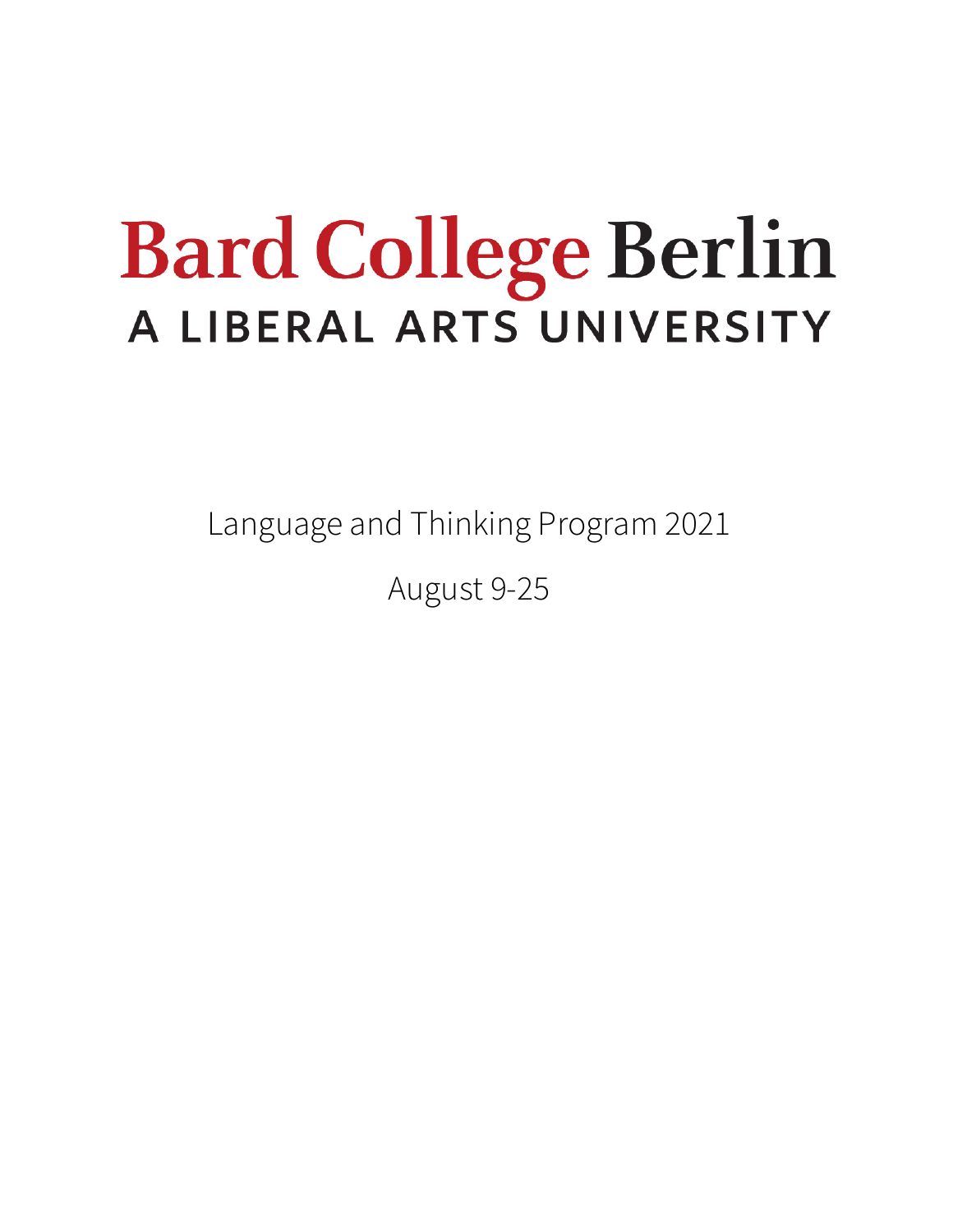## **Philosophy**

| Immanuel Kant "What is Enlightenment?" (1784)                                                                                      | $\mathbf{1}$ |
|------------------------------------------------------------------------------------------------------------------------------------|--------------|
| Friedrich Nietzsche "On Truth and Lying in an Extra-moral Sense" (1873)                                                            | 4            |
| <b>Jean-Paul Sartre</b><br>from Being and Nothingness (1943)                                                                       | 11           |
| <b>Frantz Fanon</b><br>from Black Skin White Masks (1952)                                                                          | 17           |
| <b>Ludwig Wittgenstein</b><br>from Philosophical Investigations (1953)                                                             | 24           |
| <b>Susan Sontag</b><br>from Regarding the Pain of Others (2003)                                                                    | 31           |
| Reportage                                                                                                                          |              |
| Ryszard Kapuściński<br>from Imperium (1993)                                                                                        | 34           |
| <b>Essays and Critical Studies</b>                                                                                                 |              |
| Audre Lorde "Fourth of July" (1947)                                                                                                | 43           |
| James Baldwin "Stranger in the Village" (1955)                                                                                     | 45           |
| Angela Y. Davis "Woman Suffrage at the Turn of the Century<br>- The Rising Influence of Racism" (1983)<br>from Women, Race & Class | 49           |
| bell hooks "Is Paris Burning?" (1992)                                                                                              | 58           |
| Judith Butler "Gender is Burning: Questions of Appropriation and Subversion" (1993)<br>from Black Looks                            | 65           |
| May Ayim "1990: Home / land and Unity from an Afro-German Perspective" (1993)                                                      | 73           |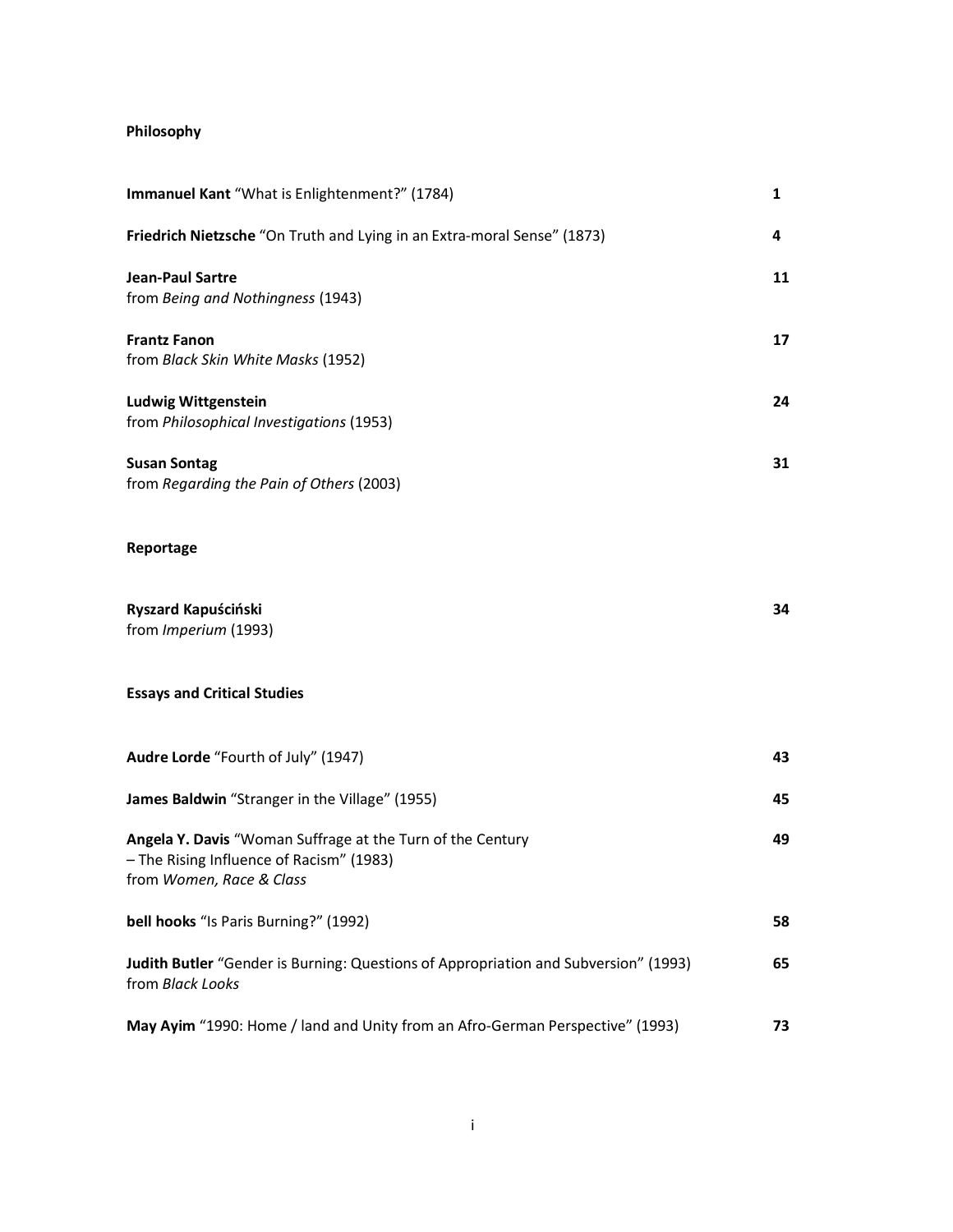| <b>Edward Said</b> "Movements & Migrations" (1994)<br>from Culture & Imperialism                               | 75  |
|----------------------------------------------------------------------------------------------------------------|-----|
| bell hooks "Language: Teaching New Worlds/New Words" (1994)                                                    | 81  |
| Kwame Anthony Appiah "Making Conversation" (2006)<br>from Cosmopolitanism: Ethics in a World of Strangers      | 84  |
| Nawal El Saadawi "How to Write and Why" (2008)                                                                 | 90  |
| José Esteban Muñoz "Queerness as Horizon" (2009)<br>from Cruising Utopia: The Then and There of Queer Futurity | 92  |
| Hito Steyerl "In Free Fall: A Thought Experiment on Vertical Perspective" (2011)                               | 101 |
| Judith Butler "Precariousness and Grievability - When Is Life Grievable?" (2015)                               | 112 |
| Claudia Rankine "The Condition of Black Life is One of Mourning" (2015)                                        | 117 |
| Sarah Ahmed "Feminism is Sensational" (2017)<br>from Living a Feminist Life                                    | 121 |
| Elizabeth Kolbert "How to write about a vanishing world" (2018)                                                | 132 |
| Anne Carson "Flaubert Again" (2018)                                                                            | 136 |
| Nikole Hannah-Jones Opening essay from 1619 Project (2019)                                                     | 140 |

## **Manifestos, Letters, Declarations**

| ee cummings Introduction from Collected Poems (1938)                           | 148 |
|--------------------------------------------------------------------------------|-----|
| United Nations General Assembly "Universal Declaration of Human Rights" (1948) | 150 |
| <b>Aldous Huxley</b> Preface to Collected Essays (1959)                        | 154 |
| <b>Martin Luther King, Jr.</b> "Letter from a Birmingham Jail" (1963)          | 156 |
| Sol LeWitt "Paragraphs on Conceptual Art" (1967)                               | 161 |
| Zoe Leonard "I Want a President" (1992)                                        | 164 |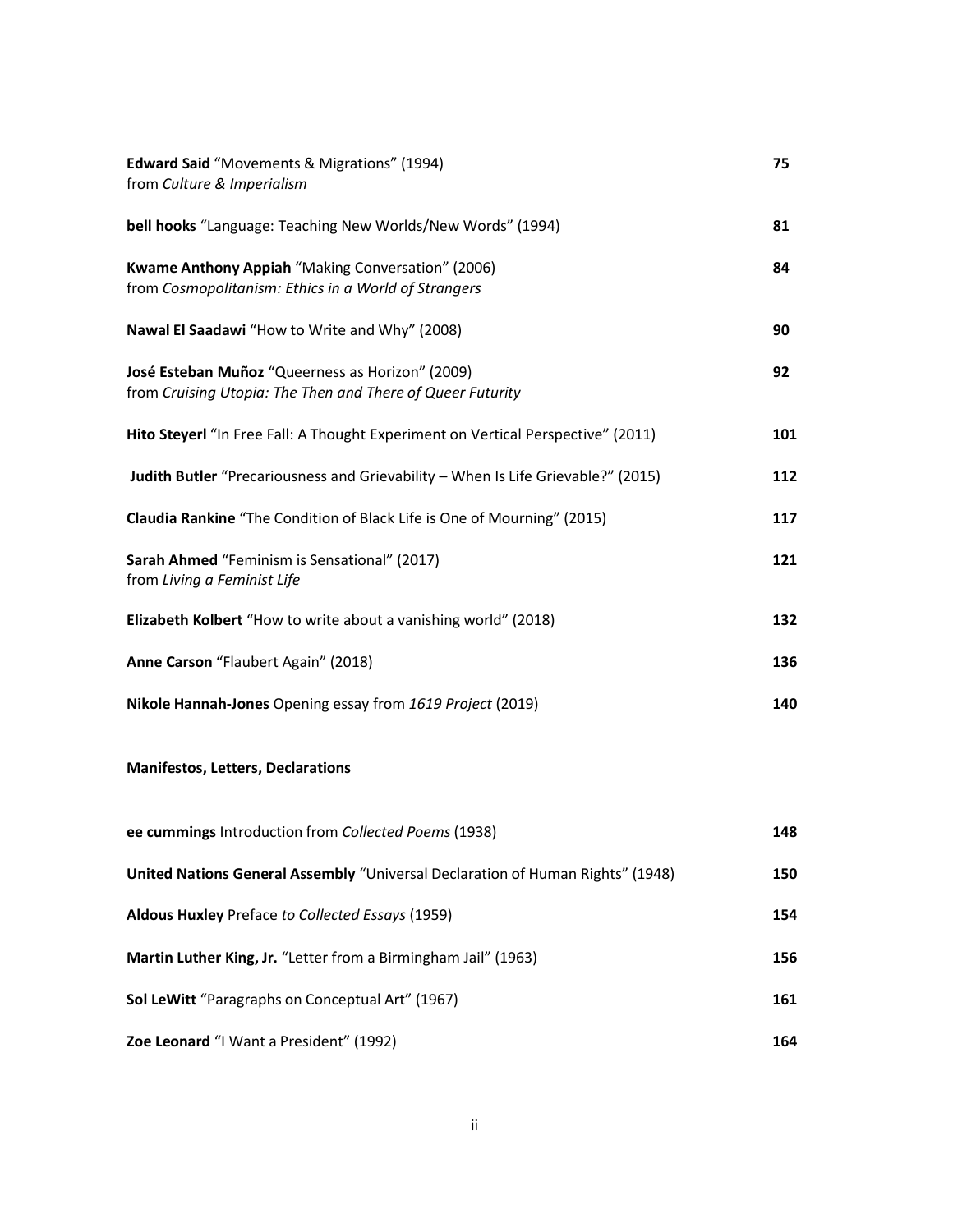| Grada Kilomba "Who Can Speak? Speaking at the centre, decolonizing knowledge" (2008)<br>from Plantation Memories | 165 |
|------------------------------------------------------------------------------------------------------------------|-----|
| Rajeev Balasubramanyam "A Short Description of Cultural Appropriation<br>for Non-Believers" (2017)               | 173 |
| Athena Farrokhzad "Europe, Where Have You Misplaced Love?" (2018)                                                | 174 |
| "What the Virus Said" (2020)                                                                                     | 179 |
| <b>Interviews, Speeches, Memoirs</b>                                                                             |     |
| Sean O'Casey<br>from I Knock at the Door (1939)                                                                  | 181 |
| Audre Lorde "The Transformation of Silence into Language and Action" (1977)                                      | 187 |
| <b>Rebecca Solnit</b><br>from Wanderlust (2001)                                                                  | 190 |
| <b>Patti Smith</b><br>from $M$ Train (2015)                                                                      | 203 |
| Dina Nayeri "The ungrateful refugee: 'We have no debt to repay'" (2017)                                          | 205 |
| Fiction, Poetry, Drama                                                                                           |     |
| <b>Heinrich von Kleist</b><br>from The Earthquake in Chile (1807)                                                | 210 |
| Charlotte Perkins Gilman "The Yellow Wallpaper" (1892)                                                           | 216 |
| Franz Kafka "Report to an Academy" (1917)                                                                        | 225 |
| Franz Kafka "In the Penal Colony" (1919)                                                                         | 230 |
| Gertrude Stein "If I told him" and "A Movie" (1923)                                                              | 244 |
| Allen Ginsberg "America" (1956)                                                                                  | 248 |
| <b>Italo Calvino</b><br>from Invisible Cities (1972)                                                             | 250 |
| Wisława Szymborska "Could Have" (1972)                                                                           | 253 |